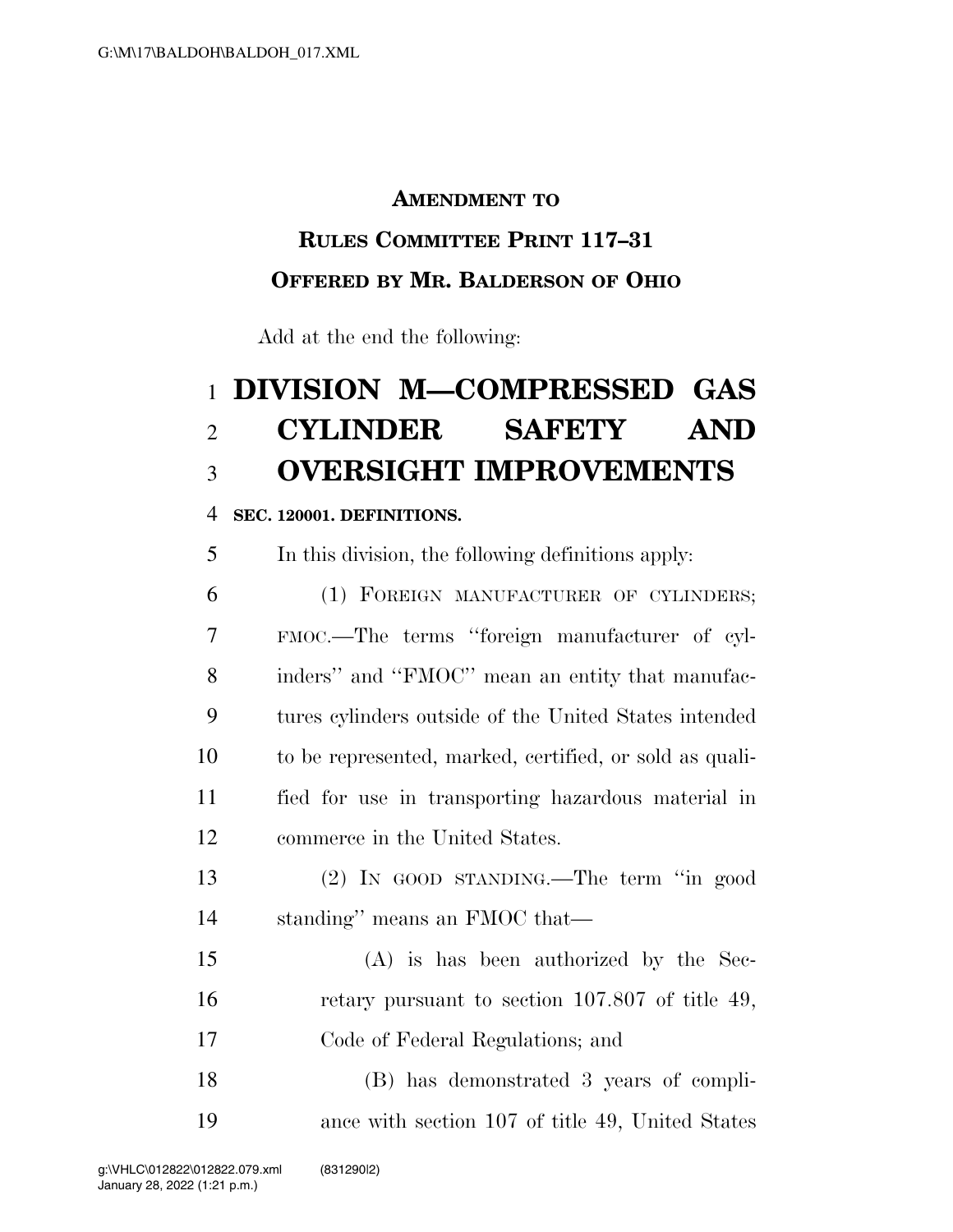Code, and chapter 51 of title 49, United States Code.

 (3) CYLINDER.—The term ''cylinder'' means any cylinder specified under sections 178.36 through 178.68 of title 49, Code of Federal Regulations.

 (4) SECRETARY.—The term ''Secretary'' means the Secretary of Transportation.

# **SEC. 120002. AUTHORIZATION OF FOREIGN MANUFAC-TURER OF CYLINDERS.**

 (a) IN GENERAL.—The Secretary shall issue regula- tions to provide that an authorization provided to an FMOC pursuant to section 107.807 of title 49, Code of Federal Regulations, or any similar successor regulation, shall be for a period of not longer than 1 year, except as provided for in subsection (b).

 (b) 5-YEAR AUTHORIZATION.—The Secretary may approve a 5-year authorization of an FMOC pursuant to such section if the following requirements are met:

 (1) The FMOC attests that none of the cyl- inders made by such manufacturer are prohibited from entry to the United States under section 307 of the Tariff Act of 1930 (19 U.S.C. 1307).

23 (2) The FMOC certifies that—

 (A) the information provided pursuant to section 120006 is accurate; and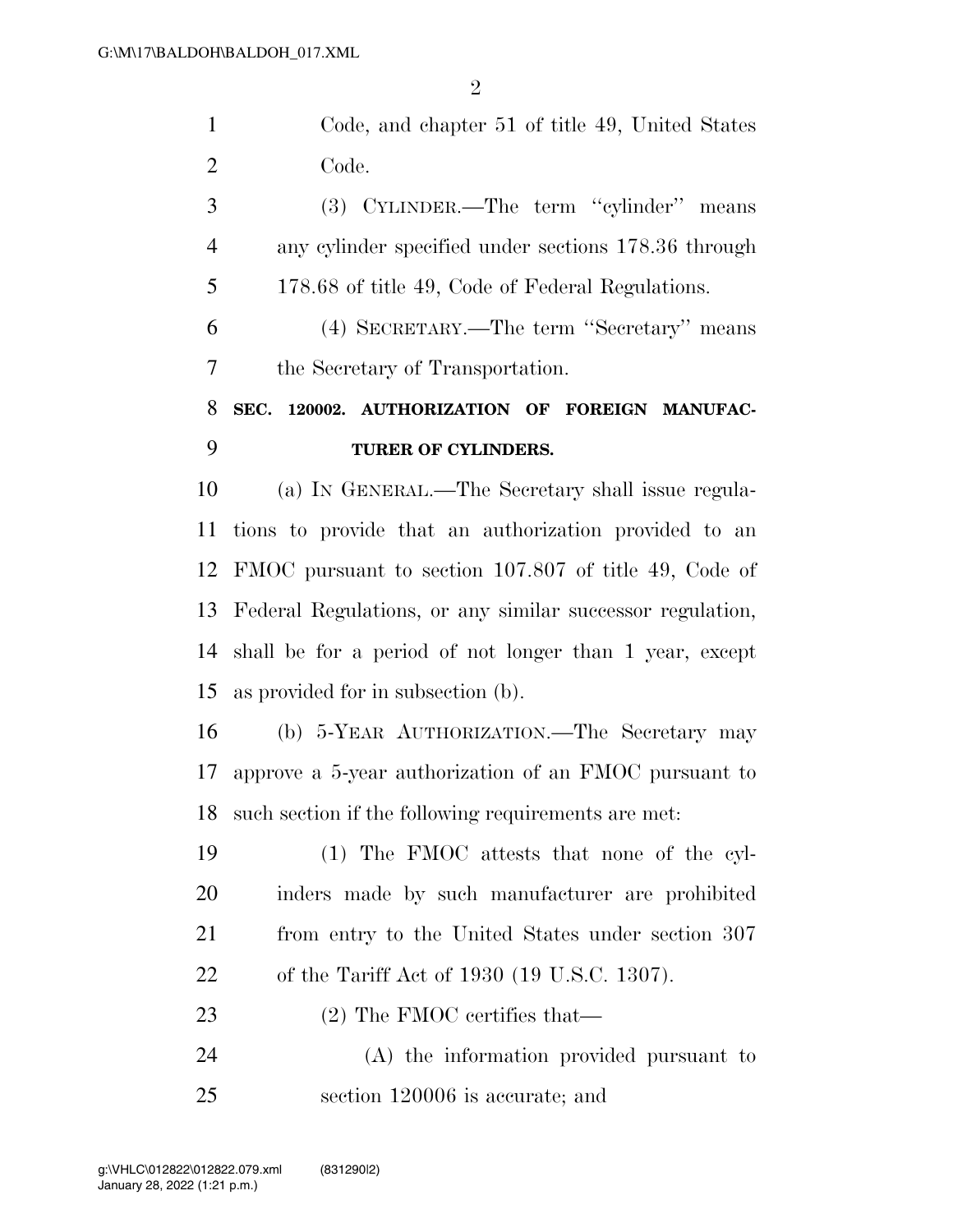| $\mathbf{1}$   | (B) the FMOC has a proactive responsi-                    |
|----------------|-----------------------------------------------------------|
| $\overline{2}$ | bility to inform the Secretary if any such infor-         |
| 3              | mation materially changes.                                |
| $\overline{4}$ | (3) The FMOC provides proof of the minimum                |
| 5              | financial responsibility required under section           |
| 6              | 120003.                                                   |
| 7              | $(4)$ The Secretary determines the FMOC is in             |
| 8              | good standing.                                            |
| 9              | (c) FACILITY INSPECTIONS.—                                |
| 10             | (1) PENALTIES.—The Secretary may suspend                  |
| 11             | or terminate an authorization of an FMOC de-              |
| 12             | scribed in this division if such FMOC obstructs or        |
| 13             | prevents the Secretary from carrying out an inspec-       |
| 14             | tion under section $107.807(c)$ of title 49, Code of      |
| 15             | Federal Regulations.                                      |
| 16             | (2) DEFINITION OF OBSTRUCTS.—For the pur-                 |
| 17             | poses of this subsection, the term "obstructs" means      |
| 18             | taking actions that are known, or reasonably should       |
| 19             | be known, to prevent, hinder, or impede an inspec-        |
| 20             | tion.                                                     |
| 21             | (d) INTERACTION WITH OTHER STATUTES, AGREE-               |
| 22             | MENTS, REGULATIONS.—Nothing in this section may be        |
| 23             | construed to prevent the harmonization of cylinder stand- |
| 24             | ards otherwise authorized by law or regulation.           |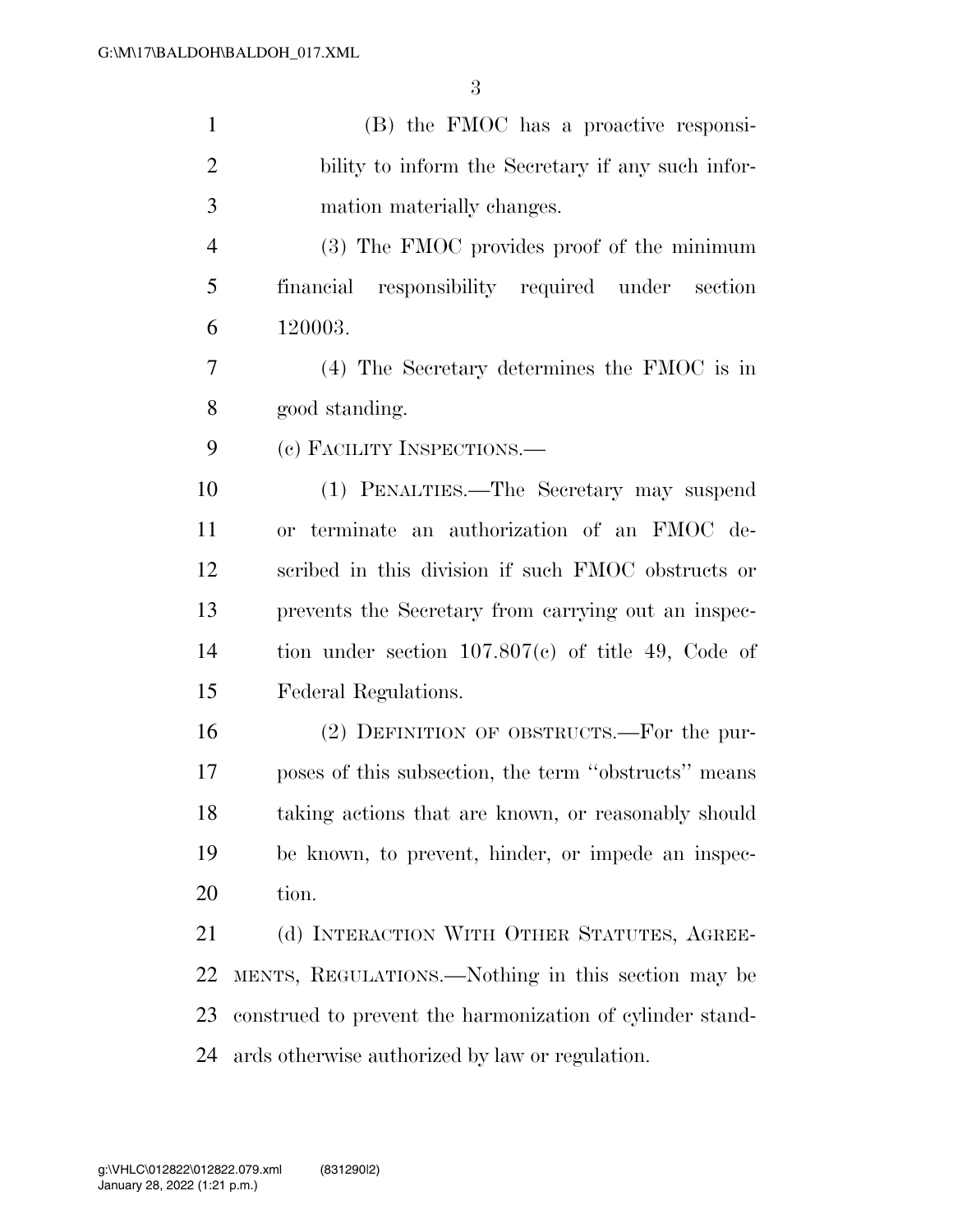(e) OTHER CAUSE FOR SUSPENSION OR TERMI- NATION.—The Secretary may suspend or terminate an au- thorization of an FMOC described in this division upon determination that the FMOC knowingly or intentionally misrepresented responses to the Secretary required by law or regulation or the requirements of sections 120003 and 120006.

### **SEC. 120003. PROOF OF MINIMUM FINANCIAL RESPONSI-BILITY REQUIRED AT TIME OF APPLICATION.**

 Not later than 180 days after the date of enactment of this Act, the Secretary shall issue such regulations as are necessary to establish minimum levels of financial re- sponsibility required for entities to receive approval pursu- ant to section 107.807 of title 49, Code of Federal Regula-tions.

### **SEC. 120004. REEVALUATION BY REQUEST FOR RELATED VIOLATIONS.**

 (a) IN GENERAL.—Not later than 180 days after the date of enactment of this Act, the Secretary shall issue such regulations as necessary to establish a process for any interested party to request a reevaluation of the au- thorization of FMOC cylinders under section 107.807 of title 49, Code of Federal Regulations, to review the accu-racy and safety of the actions of such manufacturer.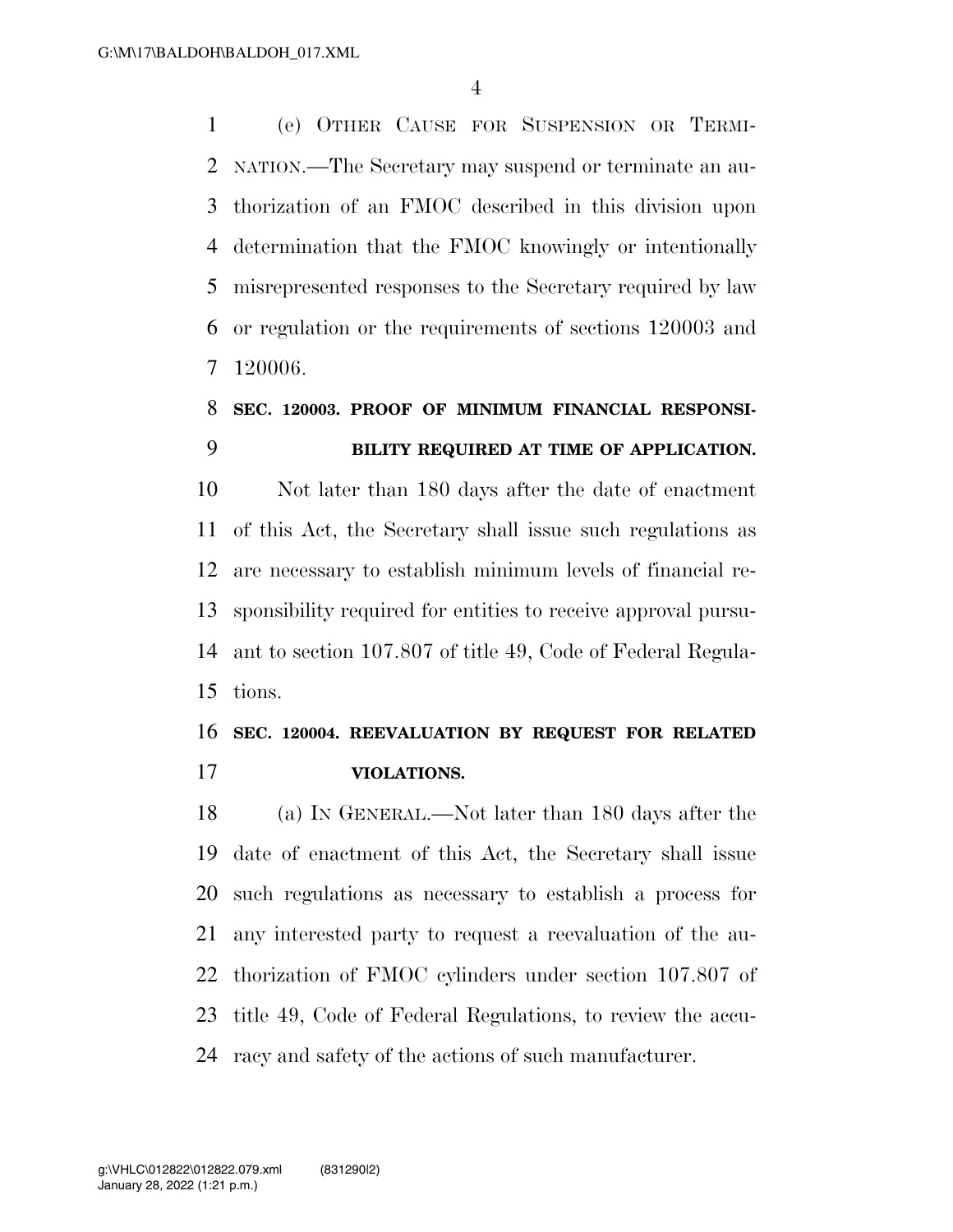(b) PETITION FOR REEVALUATION.—Such regula- tions shall allow an interested party to file a petition if such party has evidence of inaccurate, changed, or fraudu- lent attestations or responses made by an FMOC to the Secretary under section 120002 or 120006.

## **SEC. 120005. NOTICE AND COMMENT FOR APPLICATIONS BY FOREIGN MANUFACTURERS OF CYLINDERS.**

 Upon receipt of an application for approval under section 107.807 of title 49, Code of Federal Regulations, or any similar successor regulation, the Secretary shall timely publish notification of such application in the Fed- eral Register and provide 30 days for public comment on such application prior to approval.

### **SEC. 120006. ADDITIONAL QUESTIONS TO ENSURE SAFETY**

#### **AND COMPLIANCE WITH DOT PROCESS.**

 (a) ADDITIONAL QUESTIONS.—The Secretary shall require as part of an application for approval pursuant to section 107.807 of title 49, Code of Federal Regula- tions, or any similar successor regulation, that the appli-cant answer the following questions:

21 (1) Whether the FMOC applying, or any entity controlling more than 10 percent of such FMOC, has ever been subject to a civil monetary penalty under title 49, United States Code, relating to any actions carried out as an authorized FMOC or dur-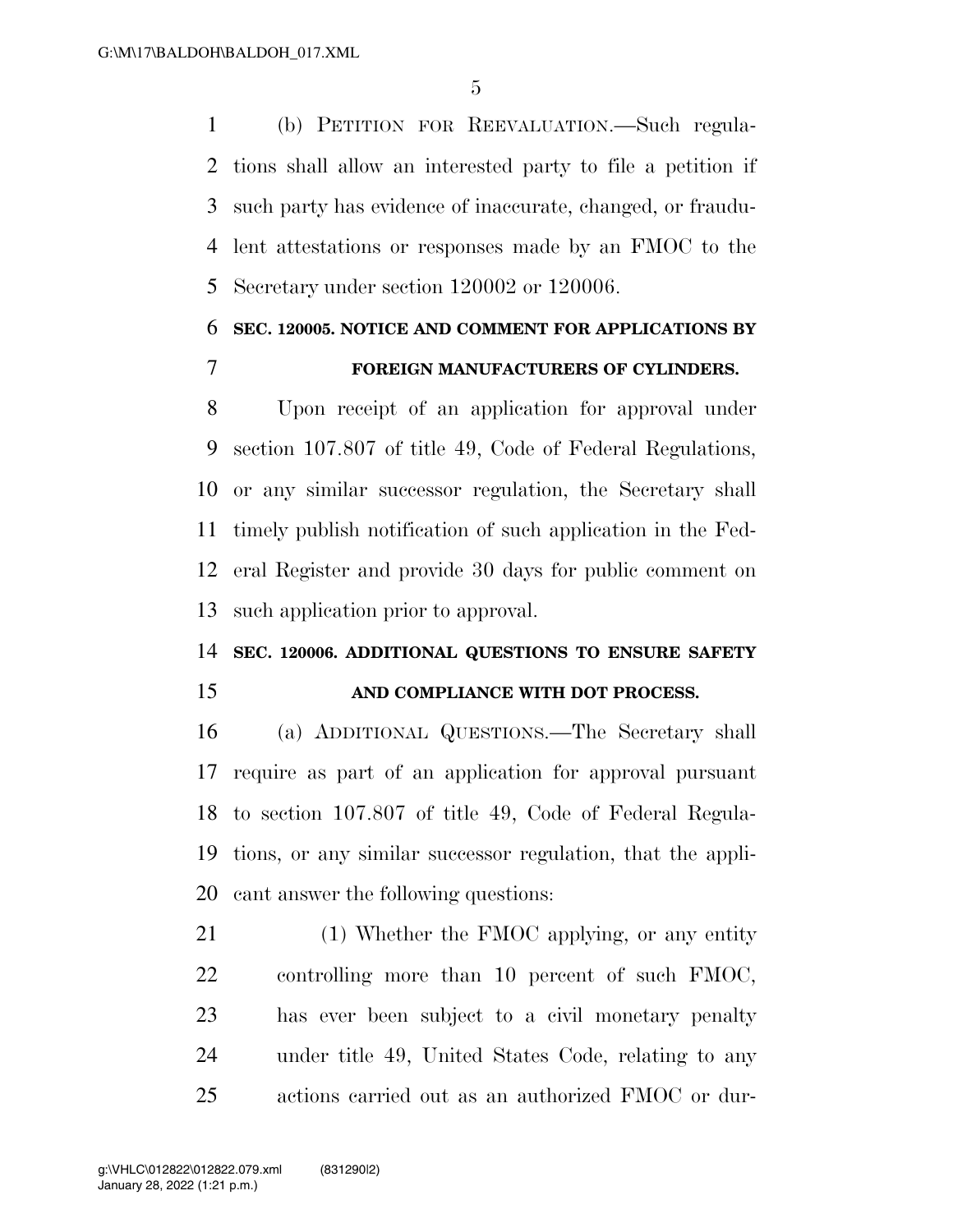ing the application for authorization under such sec-tion.

 (2) Whether the FMOC applying, or any entity controlling more than 10 percent of such FMOC, has been delinquent in the payment of any civil mon- etary penalties or other fines or fees under title 49, United States Code.

 (3) Whether the FMOC applying, or any entity controlling more than 10 percent of such FMOC, is subject to the Do Not Pay Initiative established under section 3354 of title 31, United States Code, as of the date of application.

 (4) Whether the FMOC applying, or any entity controlling more than 10 percent of such FMOC, is listed in the Military End User List of the Depart-ment of Commerce as of the date of application.

 (5) Whether the FMOC applying, or any entity controlling more than 10 percent of such FMOC, is identified by the Department of Defense as an entity listed under section 1237 of the Strom Thurmond National Defense Authorization Act for Fiscal Year 1999 (50 U.S.C. 1701 note) as of the date of appli-cation.

 (6) Does the FMOC applying certify that the FMOC has the requisite minimum financial respon-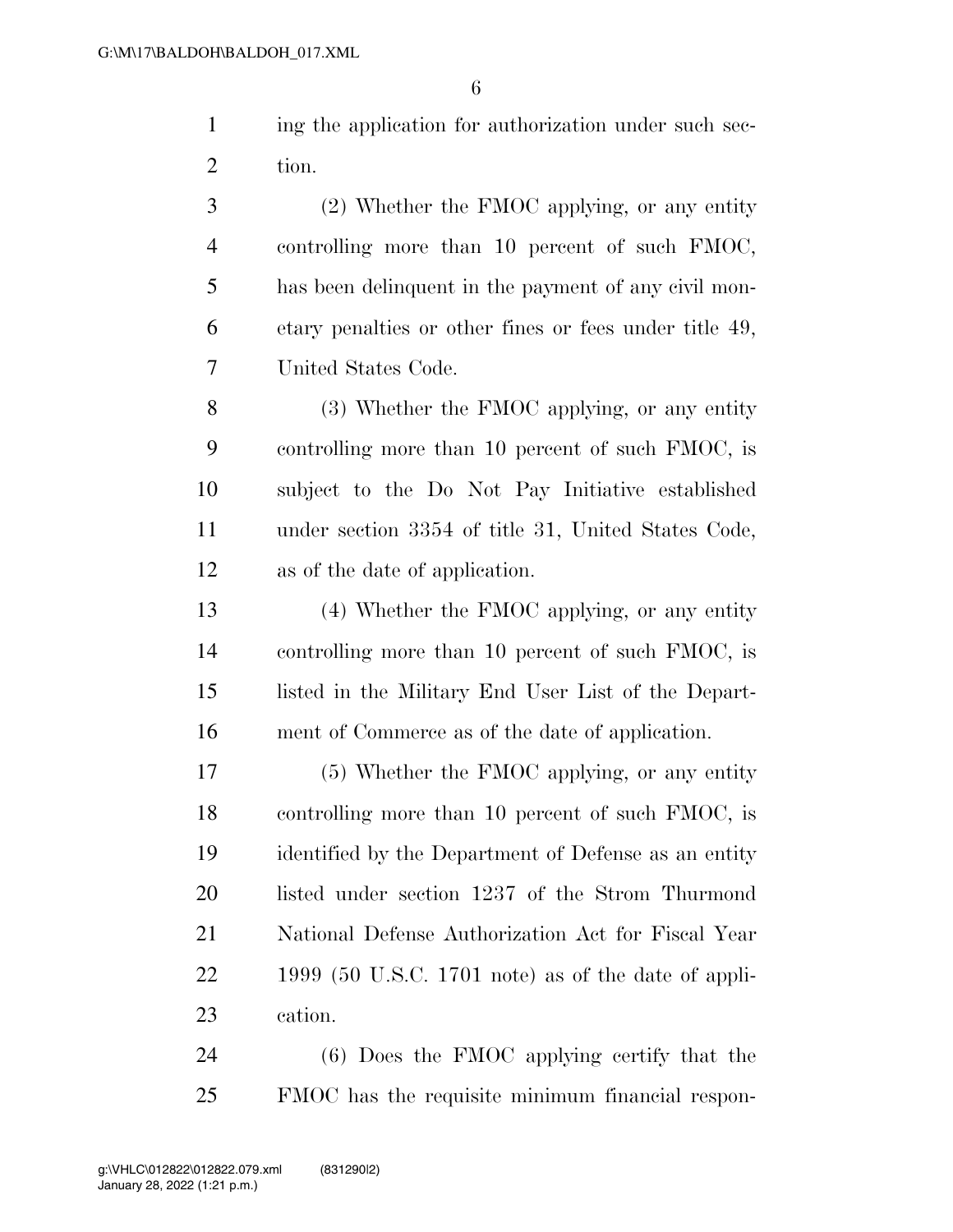sibility as required in section 120004, and that such financial responsibility will continue throughout en-tirety of the requested authorization period.

 (7) Whether the FMOC applying, or any entity controlling more than 10 percent of such FMOC, has been found guilty of a criminal penalty or as- sessed a civil penalty under section 1760 John S. McCain National Defense Authorization Act for Fis-cal Year 2019 section (50 U.S.C. 4819).

 (8) Whether the FMOC applying, or any entity controlling more than 10 percent of such FMOC, is currently subject to a final antidumping or counter- vailing duty order from the Department of Com-merce as of the date of application.

 (b) DENIAL OF APPLICATION.—The Secretary may deny an application for approval under section 107.807 of title 49, Code of Federal Regulations, based on the re-sponses to the questions required under subsection (a).

**SEC. 120007. FOREIGN MANUFACTURERS LISTING APPROV-**

#### **ALS.**

 Not less than 1 year after the date of enactment of this Act, and annually thereafter, the Secretary shall pub- lish and maintain on the website of the Department of Transportation, a list of authorized FMOCs and the dura-tion of such authorization.